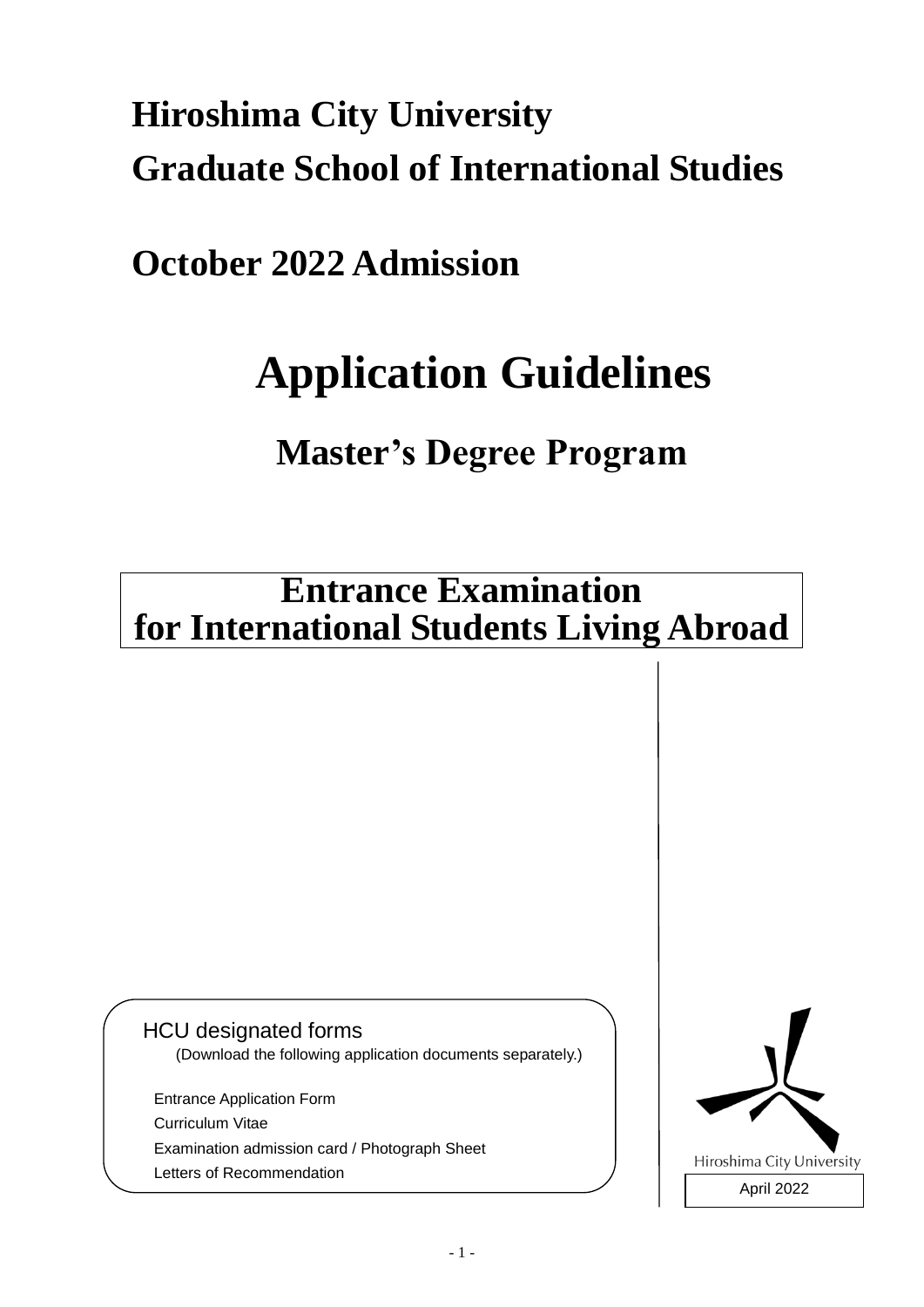#### **1. Admission Policy**

Hiroshima City University (HCU) develops professionals having sensitivity and passion toward seeking the truth, respecting diverse cultures and values, and wishing for lasting world peace. HCU also aims to train students to become professionals who have the ability to contribute to both the local and global communities, with a wide-ranging knowledge and solid expertise, as well as a strong sense of ethics.

For the purpose of nurturing such competent professionals, HCU seeks to admit :

- Persons who are well rounded and have a strong enthusiasm for learning.
- Persons who are intellectually curious, inquisitive, and eager to create and utilize new knowledge.

•Persons who wish to contribute positively to world peace and the development of local communities and the international community.

The Graduate School of International Studies seeks to admit:

- Persons who can try to investigate, objectively analyze the background and causes of the various issues both in the local and global communities, and propose a solution using a professional approach.
- Persons who can think about their expertise logically and persuasively for deepening thoughts and debate
- Persons who have the basic knowledge regarding the research field and the adequate language skills required for research, as well as the desire to deepen their professional knowledge and research skills for their future work
- Persons who wish to improve their skills and potentials through learning at this Graduate School

#### **2. Degrees Conferred**

The Master's Degree Program of Graduate School of International Studies confers "Master of Arts," "Master of Arts (International Studies)," or "Master of Arts (Peace Studies)," according to the research field and topics of the master thesis.

#### **3. Number of Applicants to be admitted**

| Department                               | Number of<br>recruited<br>prospective<br>students | Recruitment category                                                    |
|------------------------------------------|---------------------------------------------------|-------------------------------------------------------------------------|
| Graduate School of International Studies | A few                                             | <b>Entrance Examination</b><br>for International Students Living Abroad |
| (Master's Degree Program)                |                                                   |                                                                         |

\*A Master's Degree in Peace Studies can be obtained in English upon request by taking subjects held in English and writing a Master's thesis in English.

#### **4. Application Qualifications**

Applicants must meet requirements (1) and (2).

- (1) Persons who correspond to all of the following items.
	- a. Persons who do not have Japanese nationality and do not reside in Japan
	- b. Persons who are expected to be able to acquire the "Study Abroad" status of residence established in the "Immigration Control and Refugee Recognition Act" after entering the Graduate School
- (2) Persons who fall under any one of the following categories (including persons expected to fall under any of the categories by September 30 2022)
	- a. Persons who have completed a 16-year school education program in a foreign country (outside Japan) (\*)
	- b. A Person who has been conferred a degree equivalent to a bachelor's degree through attending an overseas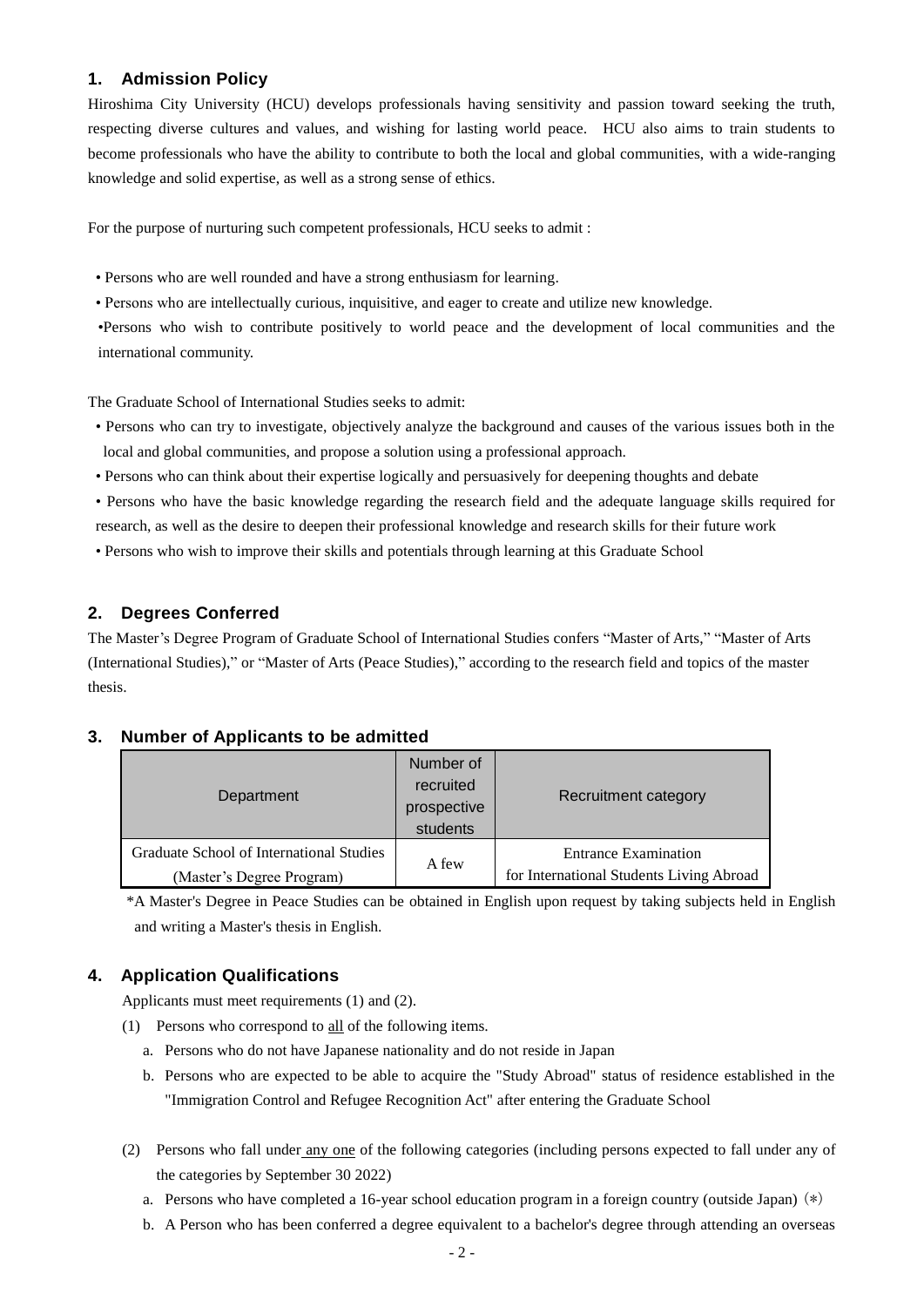university or other overseas school (limited to those whose education and research activities have been evaluated by persons who have been certified by the relevant country's government or a related institution, or have been separately designated by the Minister of MEXT(Minister of Education, Culture, Sports, Science and Technology) as being equivalent to such) and graduated from a program that requires 3 or more years to complete (Including persons who have completed a 16-years program of an overseas school by taking its correspondence course in Japan or who are expected to complete such a program before being enrolled at the graduate school and who have completed the program of an overseas school in Japan that is recognized as being equivalent to an overseas university by the Minister of MEXT)

- c. Persons who have reached the age of 22 as of September 30 2022, and whose academic ability is recognized as equaling or exceeding that of a college graduate, based on an individual review of their qualifications for admission by this university's Graduate School
- (\*) The "Self-Taught Higher Education Examinations" of the People's Republic of China is not included in the 16-year school education program in a foreign country. Please be sure to read **"5. Preliminary review of application qualifications"** in accordance with the application qualification "(2)-c"**.**

#### **5. Preliminary review of application qualifications**

Persons who wish to apply based on **c. of application qualification (2)** above will undergo a preliminary review to confirm their eligibility to apply. Be sure to contact the Admissions Office and then submit the following documents to the Admissions office.

#### **[Preliminary review documents]**

- a. Preliminary review application (HCU designated form)
- b. Resume (HCU designated form)
- c. Research and other achievements

Using Japanese or English, write on A4-size sheets. A Japanese description should be in about 2,000 characters, and an English description should be about 1,200 words.

- d. Documents (7) to (10) in **"6. Application procedure"** → **"6) Application documents"** (for (7): final academic background)
- e. Certificates showing academic abilities, qualifications, or certifications obtained after attaining the highest educational level (copies of applicable items)
- Note 1: Forms designated by HCU will be issued upon request.
- Note 2: If a submission document is prepared in a language other than Japanese or English, be sure to attach its Japanese or English translation.

#### **[Submission deadline] Must arrive by 5:00 p.m. (JST), on April 18 (Mon), 2022.**

#### **6. Application procedure**

#### **1) Preliminary consultation**

Referring to " List of Faculty Members " on pages 10,11 and 12 or the university's website, select your desired supervisor (from among the faculty members). **Before applying, be sure to consult with the faculty member in advance through the Admissions Office.** Applications cannot be accepted if you did not carry out the preliminary consultation.

For seeking prior consultation, applicants are required to send an e-mail with the subject line "Prior Consultation for Entrance Examination for International Students Living Abroad (Master's Degree Program)" to the Admissions Office (nyushi@m.hiroshima-cu.ac.jp). The e-mail must include: (1) your name, (2) the university in which you are enrolled or from which you graduated, and (3) the name of a faculty member you wish to work with.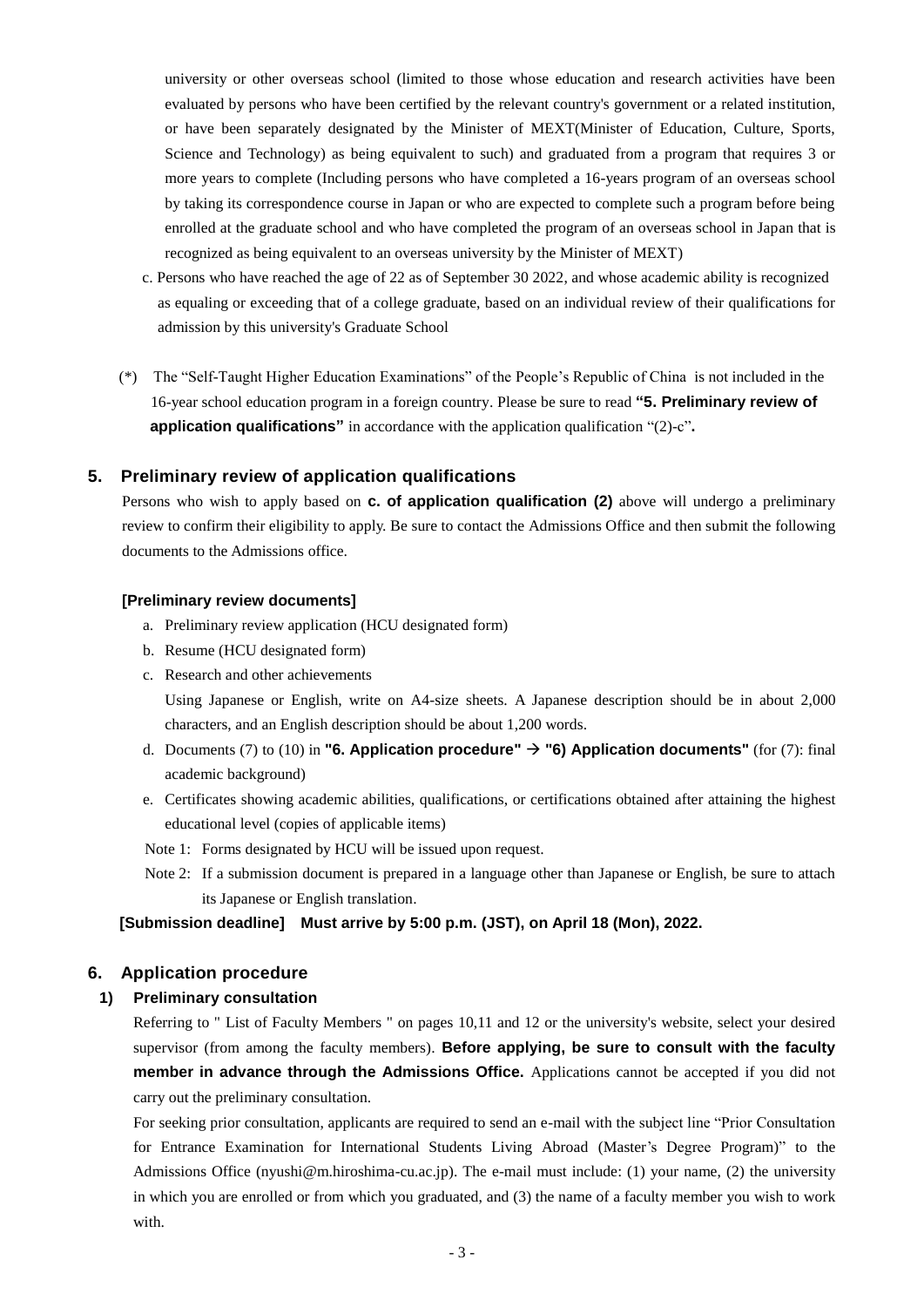#### **2) Application period May 6 (Fri) to 20 (Fri), 2022 (Must arrive by 5:00 p.m. JST on final day)**

#### **3) Submission of Application Documents**

After preliminarily consulting with your desired supervisor, place all of the application documents in an envelope and **mail the envelope to the Admissions office, ensuring that the documents arrive within the application period.** Be sure to write in red **"Application Documents for International Students Living Abroad"** on the envelope.

After the application deadline, we will mail an examination admission card to each examinee. If you do not receive it by May 27 (Fri), please inquire with our Admissions Office.

\* We recommend using Express Mail Service (EMS) when mailing.

#### **4) Selection of either "Master's Thesis" or "Research Report"**

In this Graduate School, students can select either a "Master's Thesis" or a "Research Report", which is one requirement for graduation. In light of the diversification of needs regarding research and education carried out at graduate schools, this system aims to encourage not only highly academic research, but also the acquisition of Master's degrees aiming to improve their expert professional capabilities or acquire advanced education. This system is characterized by the following.

- A "Master's Thesis" aims to create a highly academic expert thesis. Conversely, a "Research Report" is for carrying out research with a specific topic set regarding an expert professional field.
- **If you would like to advance from the Master's Degree Program to the Doctoral Degree Program in this Graduate School, we recommend that you have a "Master's Thesis".**
- Make your selection for a "Master's Thesis" or "Research Report" when submitting your application documents. Select either one in the subscribed location on the "Entrance Application Form".
- If you would like to change your selection after entering the Graduate School, changes may be permitted, but this requires permission from your supervisor.
- \* When selecting either a "Master's Thesis" or "Research Report", **consult with your desired supervisor before making your application**.

#### **5) Contact information for application and examinations**

Admissions Office, Hiroshima City University, 3-4-1 Ozuka-Higashi, Asaminami-ku, Hiroshima 731-3194 Japan Phone: +81-82-830-1503 E-mail: nyushi@m.hiroshima-cu.ac.jp

#### **6) Application documents**

| Document Required for<br>Application |                                     | How to Prepare                                                                                                                                     |
|--------------------------------------|-------------------------------------|----------------------------------------------------------------------------------------------------------------------------------------------------|
| (1)                                  | <b>Entrance Application</b><br>Form | Enter the required information on the HCU designated form. When making<br>entries, carefully read the <b>ATTENTION</b> items shown in the margins. |
| (2)                                  | Curriculum Vitae                    | Enter the required information on the HCU designated form. When making<br>entries, carefully read the <b>ATTENTION</b> items shown in the margins. |
| (3)                                  | Examination<br>admission card       | Enter the required information on the HCU designated form.                                                                                         |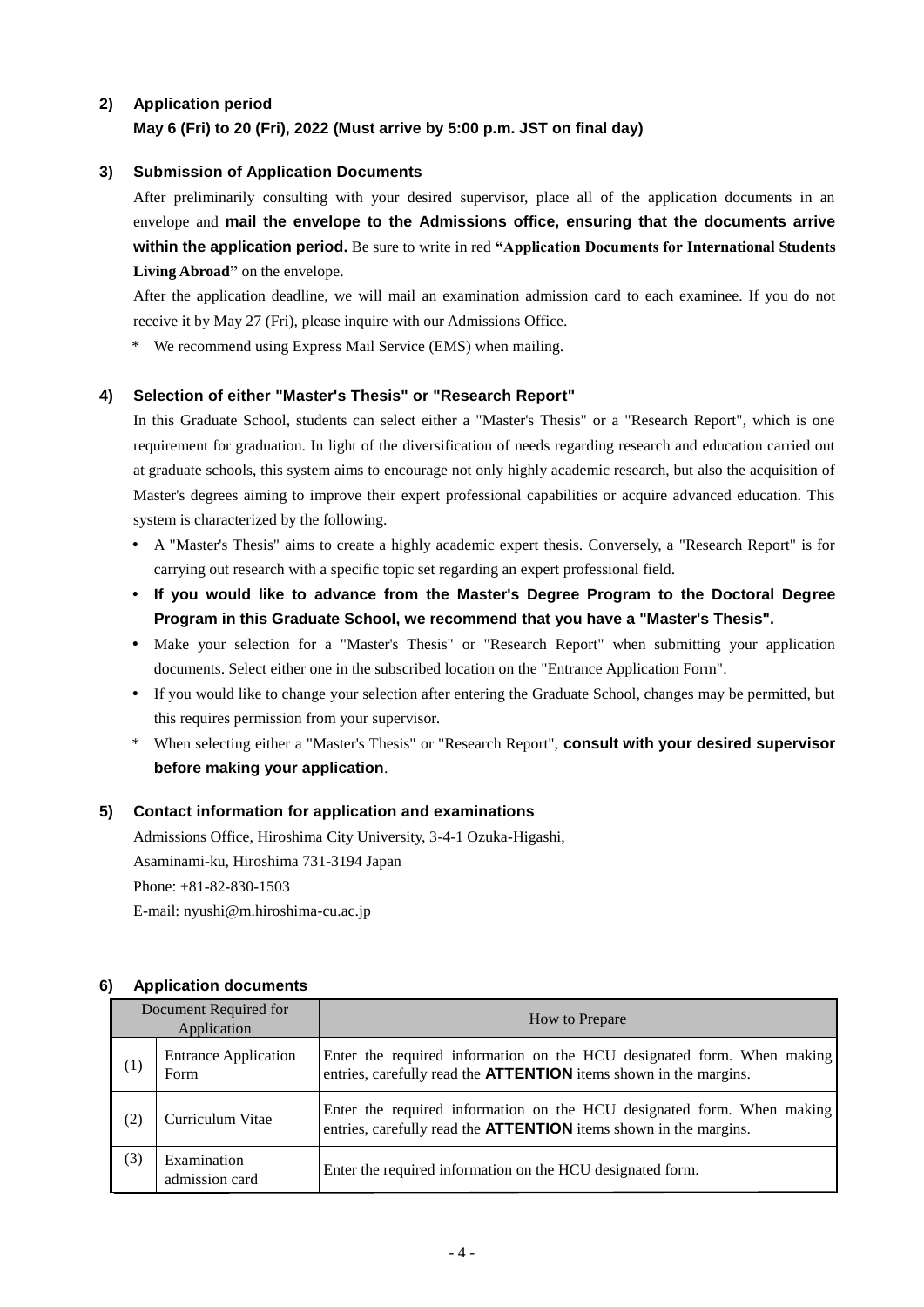| Document Required for<br>Application |                                                                                                                                                                                | How to Prepare                                                                                                                                                                                                                                                                                                                                                                                                                                                                                                                                                                                                                                                                                                                                                                                                                                                                                                                                                                                                                                                                                                                                                                                                                                                                                                                                                                                                                                                                                                                                                                                                                                                                                                                                                                                                                                                                                                                                                                                            |  |  |
|--------------------------------------|--------------------------------------------------------------------------------------------------------------------------------------------------------------------------------|-----------------------------------------------------------------------------------------------------------------------------------------------------------------------------------------------------------------------------------------------------------------------------------------------------------------------------------------------------------------------------------------------------------------------------------------------------------------------------------------------------------------------------------------------------------------------------------------------------------------------------------------------------------------------------------------------------------------------------------------------------------------------------------------------------------------------------------------------------------------------------------------------------------------------------------------------------------------------------------------------------------------------------------------------------------------------------------------------------------------------------------------------------------------------------------------------------------------------------------------------------------------------------------------------------------------------------------------------------------------------------------------------------------------------------------------------------------------------------------------------------------------------------------------------------------------------------------------------------------------------------------------------------------------------------------------------------------------------------------------------------------------------------------------------------------------------------------------------------------------------------------------------------------------------------------------------------------------------------------------------------------|--|--|
| (4)                                  | Photograph Sheet                                                                                                                                                               | Enter the required information on the HCU designated form. Photos must be<br>taken within 3 months prior to application, 4 cm H $x$ 3 cm W, showing upper<br>body, uncovered head, facing camera, and no background. Write your name on<br>the back before affixing it.                                                                                                                                                                                                                                                                                                                                                                                                                                                                                                                                                                                                                                                                                                                                                                                                                                                                                                                                                                                                                                                                                                                                                                                                                                                                                                                                                                                                                                                                                                                                                                                                                                                                                                                                   |  |  |
| (5)                                  | Letter of<br>Recommendation                                                                                                                                                    | Enter the required information on the HCU designated form. Submit a letter<br>prepared by the dean or one of your supervisors of the university you attended or<br>graduated from.                                                                                                                                                                                                                                                                                                                                                                                                                                                                                                                                                                                                                                                                                                                                                                                                                                                                                                                                                                                                                                                                                                                                                                                                                                                                                                                                                                                                                                                                                                                                                                                                                                                                                                                                                                                                                        |  |  |
| (6)                                  | Copy of Entrance<br><b>Examination Fee</b><br><b>Transfer Request Form</b>                                                                                                     | The entrance examination fee is 30,000 yen. Be sure to transfer payment via<br>the financial institution indicated below.<br>If sending money from an overseas financial institution, be sure to transfer the<br>examination fee of 30,000 yen to the financial institution below in yen via<br>electronic funds transfer.<br>Payment sent in currency other than Japanese yen will not be accepted.<br>Furthermore, any service fees charged by banks when money is sent will be<br>paid by the remitter (applicant).<br>Together with the application documents, be sure to submit a copy of the<br>foreign remittance request form.<br>A) Remittance:<br>30,000 yen (in yen)<br>(All service fees will be paid by the remitter [applicant]. The<br>financial institution below charges a receiving fee of 4,000<br>yen, so please pay that fee when sending payment. If you<br>cannot pay the remittance fee at the bank, please contact the<br>Admissions Office.<br>B) Receiving financial institution:<br>Name of Bank<br>Momiji Bank, Ltd.<br><b>Bank Code</b><br>0569<br>Name of Branch<br>Seifuushinto Branch<br><b>Branch Code</b><br>130<br><b>Branch Address</b><br>7-34-10 Tomo-Higashi, Asaminami-ku, Hiroshima-shi,<br>Hiroshima 731-3164 Japan<br><b>Account Number</b><br>0022045<br><b>Account Name</b><br>Hiroshima City University<br><b>SWIFT Code</b><br><b>HRSBJPJT</b><br>C) Payment transfer period: May 2 (Mon) to 20 (Fri), 2022 (Must arrive by<br>5:00 p.m. JST on final day.)<br>D) Remittance Type: Telegraphic of Remittance<br>E) Paying bank service charge: <b>Paid by remitter (SENDER)</b><br>F) Notice:<br>When sending payment, be sure to enter " Screening fee" as the<br>"Purpose of remittance," and enter your (applicant's) name and<br>"Graduate School of International Studies" for "Message to payee,<br>if any."<br>If the examination fee is not paid in full, a document deficiency will occur<br>$\ast$<br>and the application will not be accepted. |  |  |
| (7)                                  | Academic Transcript                                                                                                                                                            | Submit an academic transcript prepared by the president or dean of the university<br>you attended or graduated from.                                                                                                                                                                                                                                                                                                                                                                                                                                                                                                                                                                                                                                                                                                                                                                                                                                                                                                                                                                                                                                                                                                                                                                                                                                                                                                                                                                                                                                                                                                                                                                                                                                                                                                                                                                                                                                                                                      |  |  |
| (8)                                  | Graduation (expected)<br>diploma                                                                                                                                               | Submit a diploma prepared by the president or dean of the university you<br>attended or graduated from.<br>If you graduated from a foreign university or the like and have a degree<br>certificate that is separate from the diploma, submit a copy of it, too.                                                                                                                                                                                                                                                                                                                                                                                                                                                                                                                                                                                                                                                                                                                                                                                                                                                                                                                                                                                                                                                                                                                                                                                                                                                                                                                                                                                                                                                                                                                                                                                                                                                                                                                                           |  |  |
| (9)                                  | Report of exam results<br>measuring Japanese or<br>English proficiency<br>[Submission not<br>required for<br>persons who are<br>native speakers of<br>Japanese or<br>English.] | Submit one of the following exam score certificates (copy is unacceptable).<br>We accept only scores from these tests taken after April of 2020. Original<br>documents will be enclosed and returned with the examination admission card.<br>(1) TOEIC <sup>®</sup> (IP test also accepted)<br>(2) TOEFL <sup>®</sup> (PBT or iBT)<br>$(3)$ IELTS <sup><sup><i>m</i></sup></sup> (Academic Module)<br>(4) Japanese Language Proficiency Test (JLPT)<br>(5) Examination for Japanese University Admission for International Students<br>(be sure to take the "Japanese as a foreign language" subject)                                                                                                                                                                                                                                                                                                                                                                                                                                                                                                                                                                                                                                                                                                                                                                                                                                                                                                                                                                                                                                                                                                                                                                                                                                                                                                                                                                                                     |  |  |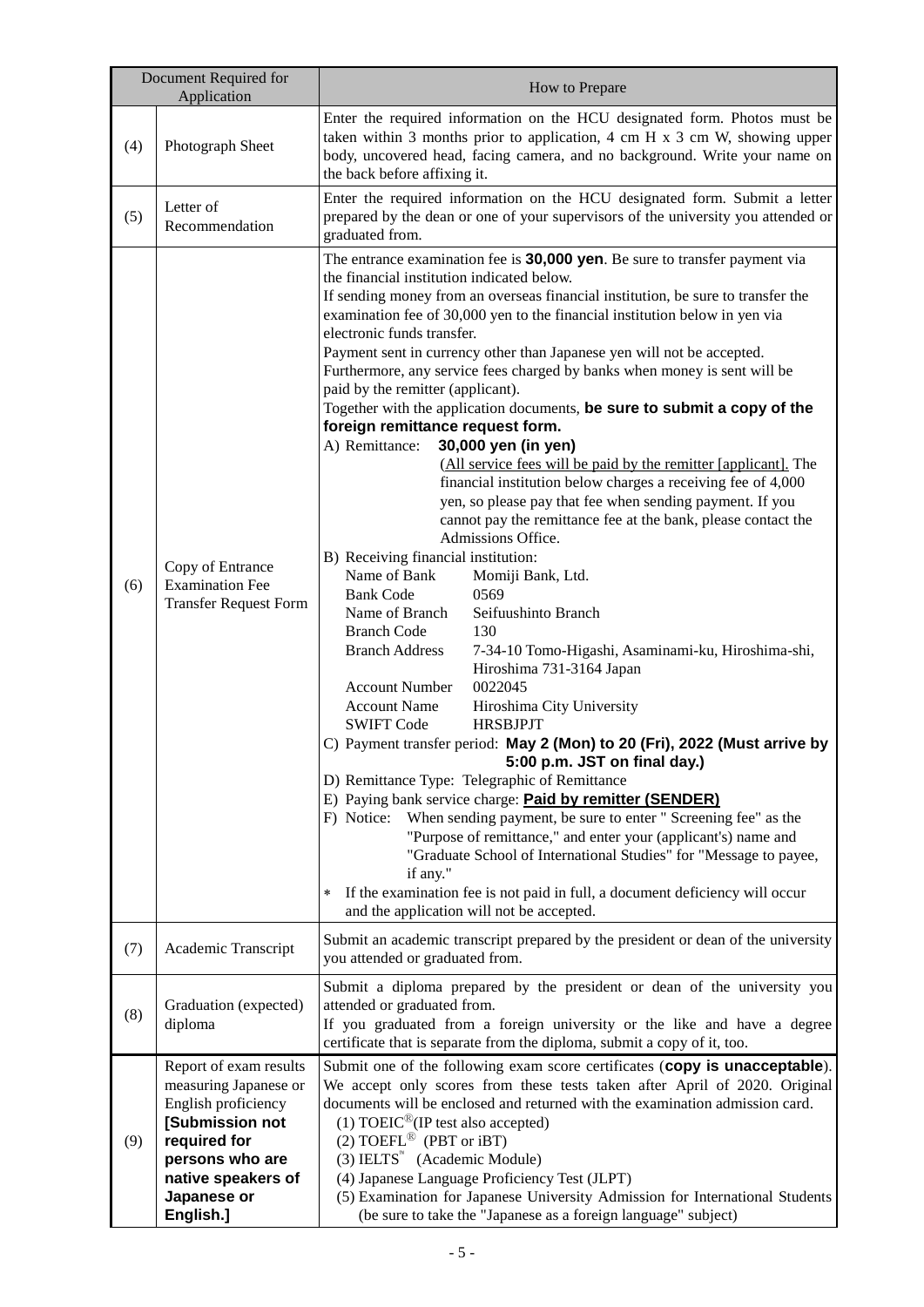| Document Required for<br>Application |                             | How to Prepare                                                                                                                                                                                                                                                                                                                                                                                                                                                                                                                                                                                                                                                                       |  |
|--------------------------------------|-----------------------------|--------------------------------------------------------------------------------------------------------------------------------------------------------------------------------------------------------------------------------------------------------------------------------------------------------------------------------------------------------------------------------------------------------------------------------------------------------------------------------------------------------------------------------------------------------------------------------------------------------------------------------------------------------------------------------------|--|
| (10)                                 | Research plan<br>(4 copies) | Use Japanese or English. Write in detail the specific reason(s) you decided to<br>apply, referring to matters you surveyed or researched with particular interest in<br>your undergraduate research reports or graduation thesis. Also include a<br>description of how you plan to research in the Master's Degree Program.<br>Japanese should be in about 2,000 characters, or English should be in about 1,200<br>words.<br>Also, if you have any reference materials (such as a graduation thesis), submit<br>them as well. If a document is written in a language other than Japanese or<br>English, be sure to attach its Japanese or English abstract (about 2 A4-size pages). |  |

Note 1: Download forms for (1) to (5) **(for October 2022 admission to the Graduate School of International Studies Master's Degree Program)** from the university's website.

#### Note 2: **If a document in (5), (7), or (8) is written in a language other than Japanese or English, be sure to attach a Japanese or English translation of it.**

- Note 3: If a document is not prepared as instructed in "How to Prepare" column (for example, information is omitted, translation is not attached, etc.), the application may not be accepted.
- Note 4: Persons who are subject to a preliminary review and have already submitted the documents specified above in (7) to (10) do not have to resubmit the documents.

#### **7) Precautions when applying**

- (1) If you do not submit all of the required documents, your application will not be accepted. Carefully check when applying.
- (2) After the application documents have been accepted, changes to application items will not be permitted. If, however, your name, address, and/or telephone number changes, promptly contact the Admissions Office.
- (3) **Once accepted, application documents and entrance examination fees will not be returned.**
- (4) If an application document entry is found to be incorrect, even after the applicant's admission has been approved, said admission may be revoked.

#### **8) Return of examination fee**

Paid examination fees will be returned (refunded) in the cases below. However, any service fees that arise in connection with the return will be paid by the remitter (applicant).

- When a person paid the examination fee but did not apply
- When a person mistakenly paid the examination fee twice or mistakenly paid more than the prescribed amount
- When a person submitted the application documents but the application was not accepted

#### **How to request a refund:**

If case  $\mathbb O$  or  $\mathbb O$  above applies, contact the Admissions Office. An "Examination Fee Refund Request" will be sent to you by e-mail. After entering the required information, mail it to the Admissions Office address. In case  $\circled{a}$  above, an "Examination Fee Refund Request" will be enclosed with the application documents when

they are returned to you. After entering the required information, mail it to the Admissions Office address.

#### **7. Prior consultation for persons requesting considerations in examination or study**

Persons who would like considerations in examination or study, such as persons with disabilities, should prepare an application and consult with the Admissions Office.

We will supply the application form upon request.

#### **[Content to be included in application]**

a. Applicant's name, address, and contact telephone number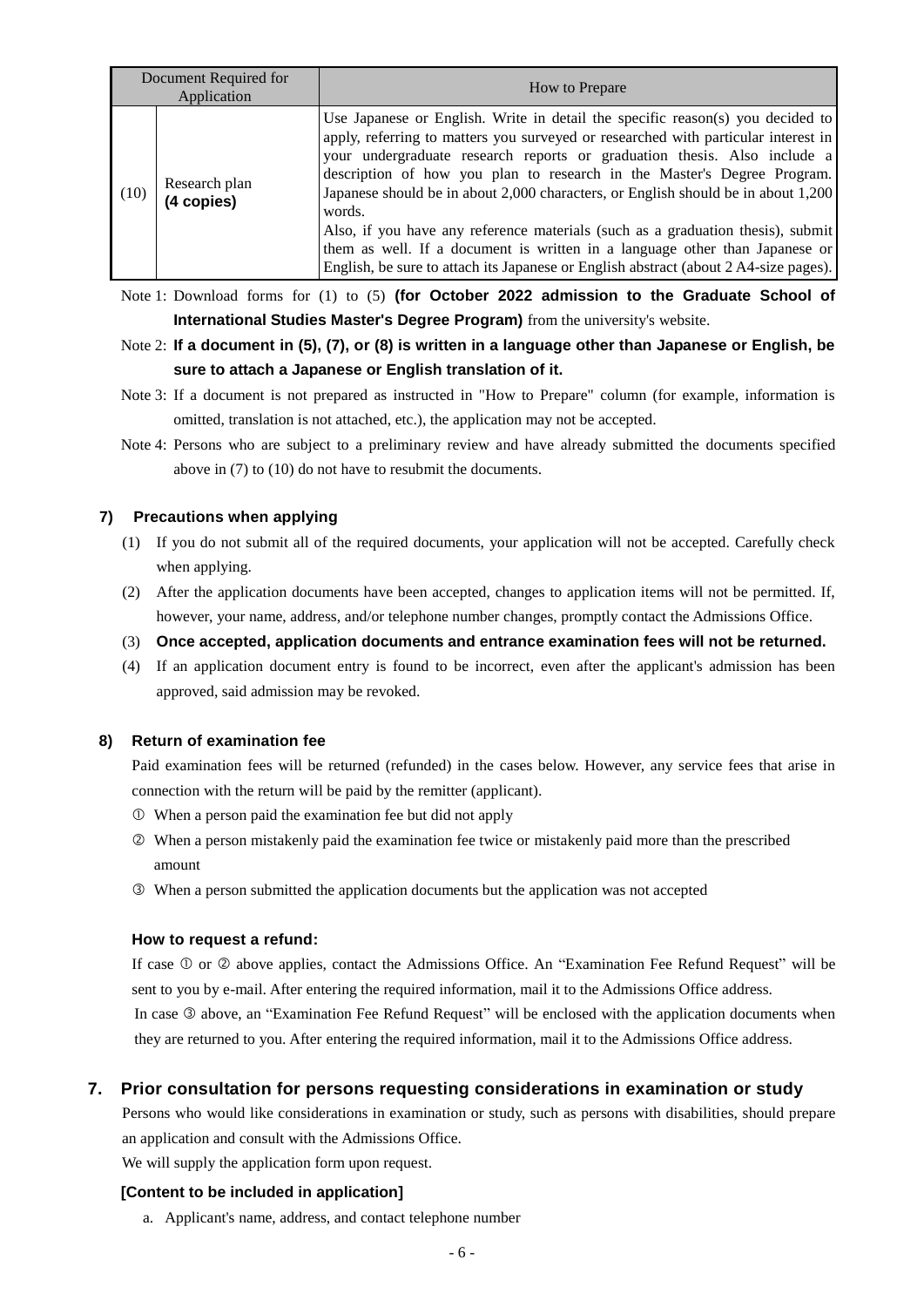- b. Type and degree of the disability, etc. (Attach a diagnosis sheet from a doctor or a copy of one's disability certificate)
- c. Matters requesting considerations in examination
- d. Matters requesting considerations in study
- e. Situation in daily life

#### **[Application deadline]**

#### **Must arrive by 5:00 p.m. (JST), April 18 (Mon), 2022.**

#### **8. Handling of Personal Information**

- (1) Personal information contained in application documents (such as your name, date of birth, sex, and other personal information) will be used for entrant selection, notification of acceptance, enrollment procedures, and surveys/research (entrance exam improvement, application trend surveys/analyses, etc.). Also, said information will be managed by the university in connection with the educational affairs of successful applicants after admission (student registration, school guidance, etc.) and student support services (health management, scholarship applications, tuition waiver applications, etc.).
- (2) For some of the operations and services mentioned above, outside companies may be employed, after necessary steps are taken to ensure that personal information is appropriately managed.

#### **9. Selection Procedures**

#### **1) Examination Schedule**

| Scheduled date         | Exam subject     | Time                   | <b>Entrance Examination Venue</b>                                              |
|------------------------|------------------|------------------------|--------------------------------------------------------------------------------|
| June 10, 2022<br>(Fri) | Oral examination | Starting at 10:00 a.m. | Hiroshima City University<br>(3-4-1 Ozuka-Higashi, Asaminami-ku,<br>Hiroshima) |

**\* For applicants who have difficulty coming to the HCU to take the exam, an oral examination may be conducted via a video-conference system over the Internet. In such cases, the date and time will be coordinated with the applicants.**

#### **2) Examination and Evaluation Methods**

| Exam subject (scoring)                                 | Content and evaluation standard of academic ability review                                                                                                                                                                                                                                                                                                                                                                                                                                                             |
|--------------------------------------------------------|------------------------------------------------------------------------------------------------------------------------------------------------------------------------------------------------------------------------------------------------------------------------------------------------------------------------------------------------------------------------------------------------------------------------------------------------------------------------------------------------------------------------|
| Oral examination<br>(Evaluated on 3 levels of A, B, C) | [Content] Focusing on submitted research plans, reference materials, and<br>the content of the first-choice research field (subject), this test is<br>implemented in about 30 minutes per person. The interview is performed in<br>Japanese; however, it may also be performed in English depending on the<br>research field.<br>[Evaluation] The examinee is evaluated by 3 interviewers regarding his/her<br>ambition to research, capability to perform research, and the like pursuant<br>to the Admission Policy. |

#### **3) Admission Criteria**

Oral examination results, research plans, and other submitted documents are reviewed and evaluated comprehensively.

#### **4) Notes to applicants**

- (1) The examinee should enter the specified waiting room by 30 minutes before the start of the test.
- (2) If the examinee is not in the examinee waiting room at the starting time of the oral examination, that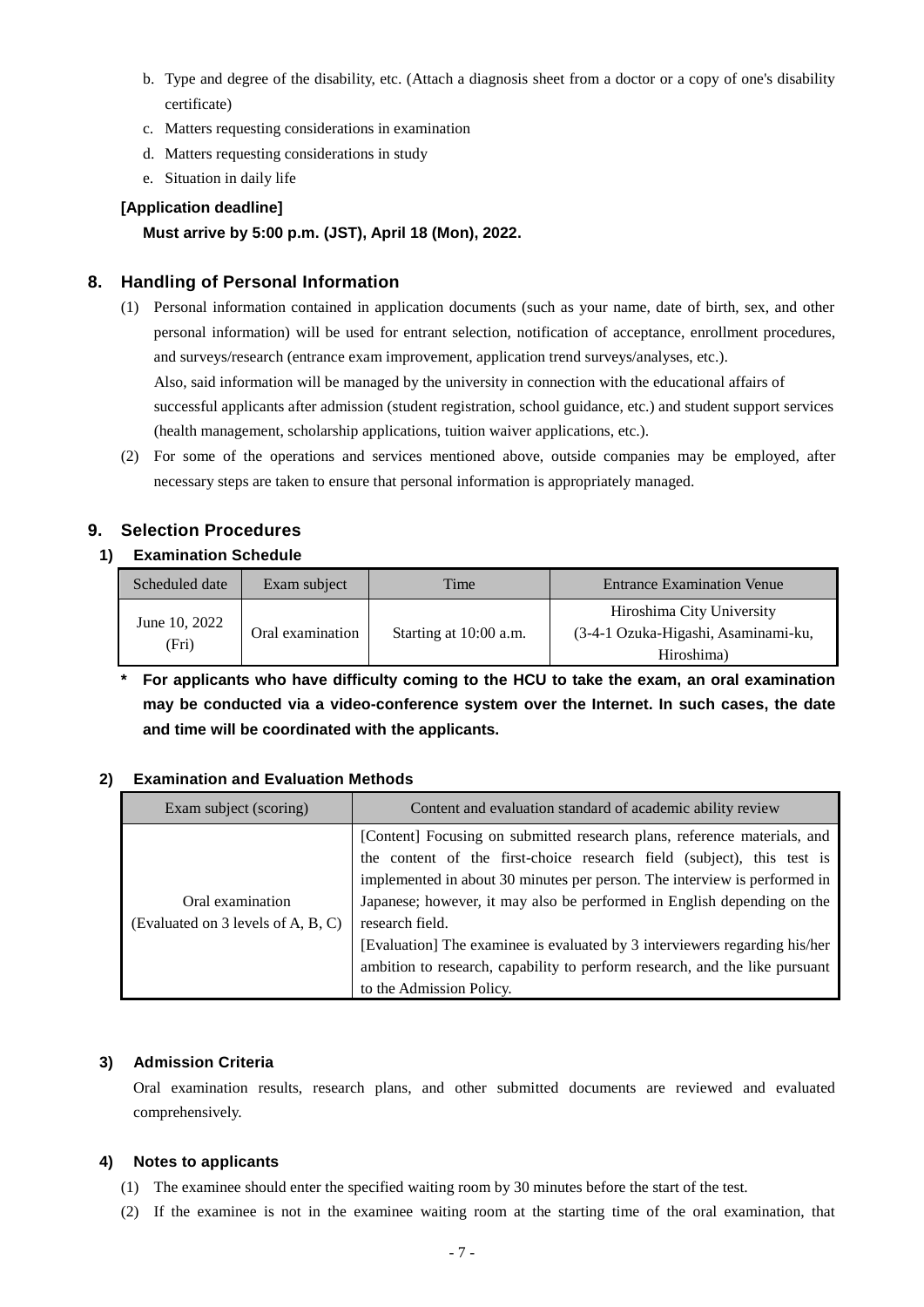examinee will be deemed as having been absent.

- (3) Be sure to bring the university's examination admission card on the day of the examination. Persons who do not have it must promptly receive a provisional examination admission card at admission desk.
- (4) Notification of any other information necessary for the examinee will be given when the examination admission card is sent. Also, if it becomes necessary to contact examinees due to an emergency, information will be posted on the HCU website [\(https://www.hiroshima-cu.ac.jp/\)](https://www.hiroshima-cu.ac.jp/).

#### **10. Notification of acceptance**

#### **June 29(Wed), 2022, 10:00 a.m. (JST)**

A notification of acceptance will be delivered to the successful applicants.

The university's website [\(https://www.hiroshima-cu.ac.jp/\)](https://www.hiroshima-cu.ac.jp/) will also post the examinee numbers of the successful applicants. Since this is reference information, please check for the official notification of acceptance letter, which is sent to successful applicants. Inquiries made by telephone, mail, or e-mail will not be answered.

#### **11. Enrollment Procedure**

#### **1) Enrollment procedure period July 5 (Tue) to 14 (Thu), 2022 to 5:00 p.m. (JST)**

#### **2) Enrollment procedure method**

- (1) Documents necessary for enrollment procedure will be delivered directly to the applicant along with the notification of acceptance. Be sure to write in red **"Enrollment Procedure Documents Enclosed"** on the envelope.
- (2) Place all submission documents for the enrollment procedure in an envelope and **mail the envelope ensuring that the documents arrive within the enrollment procedure period.**
- \* We recommend using Express Mail Service (EMS) when mailing.
- (3) After the enrollment procedure period has ended, a Letter of Admission will be sent.

#### **3) Submission documents**

- (1) The university's examination admission card
- (2) Pledge (HCU designated form)
- (3) Guarantee (HCU designated form)
- (4) One photo (4 cm H x 3 cm W, taken within last 3 months, showing upper body, uncovered head, facing camera, and no background. On back, write your name and name of the admitting graduate school.)
- (5) Documents required for Application for Certificate of Eligibility

#### **4) Enrollment office**

Admissions Office, Hiroshima City University, 3-4-1 Ozuka-Higashi, Asaminami-ku, Hiroshima 731-3194 Japan

#### **5) Important notes regarding enrollment procedure**

- (1) If you do not complete the procedures within the specified period, it will be assumed that you have declined admission.
- (2) If you do not submit all of the required documents, said documents will not be accepted. Carefully check when submitting documents.
- **(3) Once accepted, enrollment procedure documents and enrollment fees will not be returned.**
- **(4) If you are applying based on an upcoming expected graduation, you must submit your**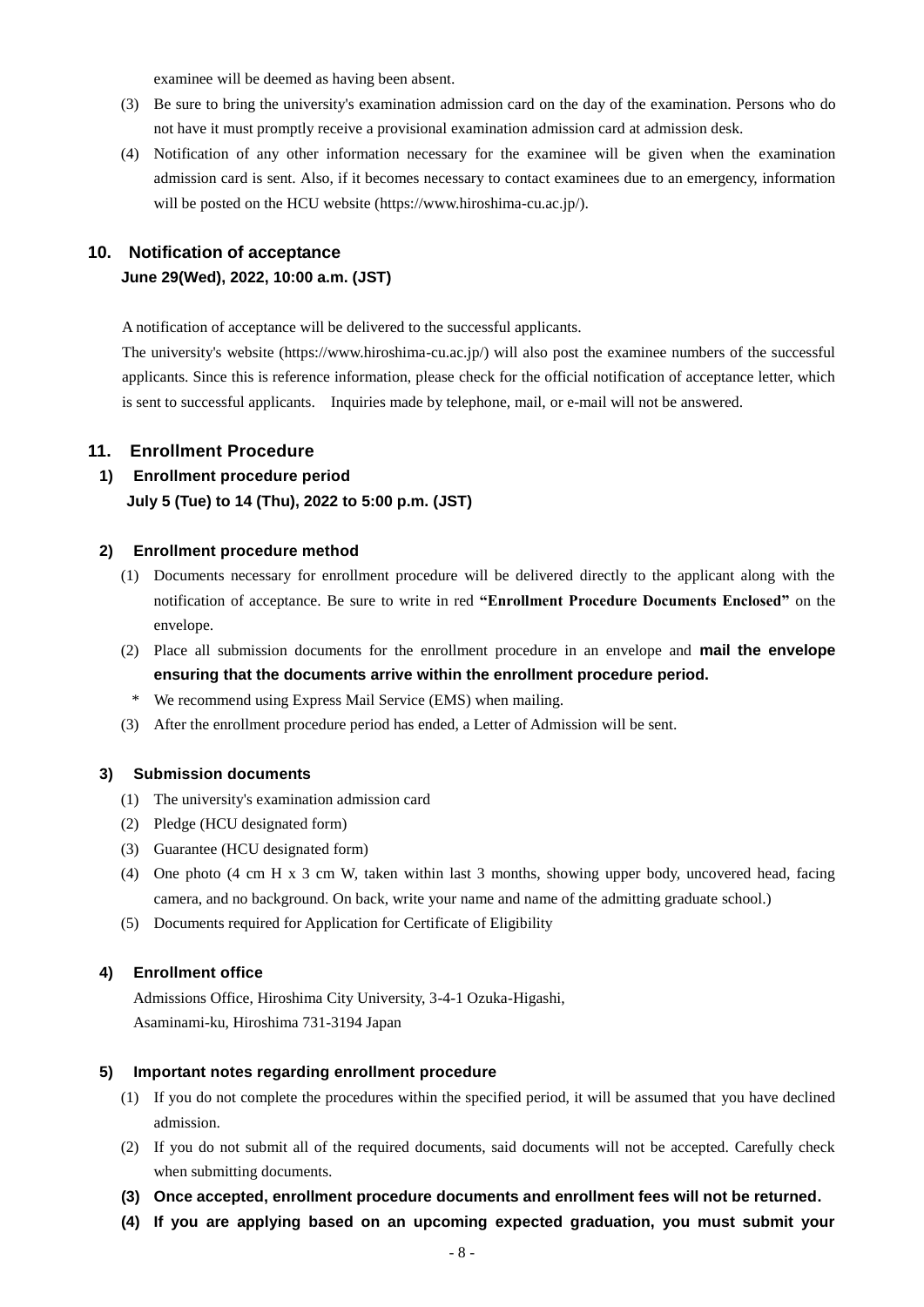#### **diploma promptly after graduating.**

#### **12. Fees**

#### **1) Payments due by enrollment procedure**

| Fee type      | Amount      |  |
|---------------|-------------|--|
| Admission fee | 423,000 yen |  |

#### **2) Payments due by end of September**

| Payment                         | Amount       |  |
|---------------------------------|--------------|--|
| <b>Support Association dues</b> | $20,000$ yen |  |

Note: Support Association dues include premiums for Personal Accident Insurance for Students Pursuing Education and Research, and Liability Insurance for Students Pursuing Education and Research.

#### **3) Payments due after entrance**

| Payment                               | Amount      | <b>Payment Time</b> |
|---------------------------------------|-------------|---------------------|
|                                       | 267,900 yen | By end of April     |
| Tuition fee (annual sum: 535,800 yen) | 267,900 yen | By end of October   |

Note: Amounts shown are current as of April 2022. If revisions are made, the new tuition rate will apply at the time of revision.

#### **4) Scholarships**

Students with the "Study Abroad" status of residence can apply for scholarships from local public entities and foreign student support organizations.

#### **5) Partial waiver for admission fee**

Within one year before enrollment, if the party mainly bearing the education expenses (hereinafter, "education expenses bearer") dies or the party to be enrolled or the education expenses bearer is involved in a disaster such as a wind or flood disaster, and it becomes extremely difficult to pay the admission fee, please consult with admissions office as the admission fee may be subject to a partial waiver.

#### **6) Partial waiver for tuition fee**

There is a partial waiver system for tuition fees for foreign students. Please consult with admissions office after enrollment.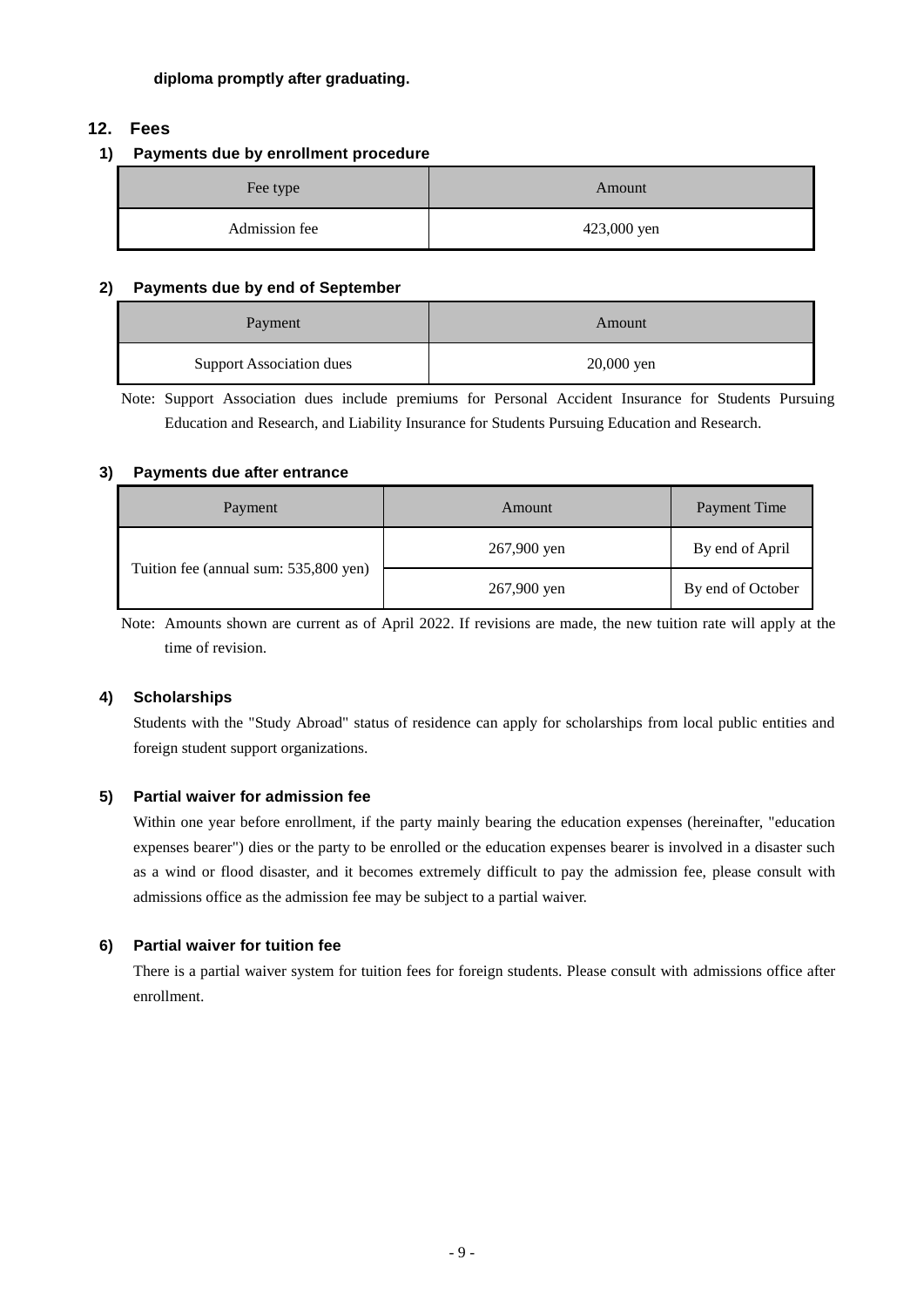#### **List of Faculty Members**

| Research<br>Area        | Name                   |                        | Subject                                                                                         | <b>Research Field</b>                                                         |
|-------------------------|------------------------|------------------------|-------------------------------------------------------------------------------------------------|-------------------------------------------------------------------------------|
|                         | Professor              | OBA, Chieko            | ·History of International Relations in<br>Europe                                                | <b>·History of International Relations</b>                                    |
|                         | Professor              | KIM, Yeongho           | · Northeast Asian Politics                                                                      | ·Politics<br><b>Contemporary Korean Studies</b>                               |
|                         | Professor              | YOSHIDA, Haruhiko      | · International Cooperation                                                                     | · International Relations                                                     |
|                         | Associate<br>Professor | IIJIMA, Noriko         | ·History of International Relations in<br>China                                                 | ·Modern Chinese History<br>· Theory of Overseas Chinese                       |
|                         | Associate<br>Professor | ITAYA, Taisei          | ·Southeast Asian Politics                                                                       | ·Southeast Asian Studies                                                      |
| International Relations | Associate<br>Professor | SAITO, Shohei          | · History of International Relations in<br>Russia                                               | · Russian Studies                                                             |
|                         | Associate<br>Professor | TAKEDA, Yu             | ·Diplomatic History of Japan                                                                    | ·Diplomatic History of Japan                                                  |
|                         | Associate              | FURUZAWA,              | <b>Conflict Resolution</b>                                                                      | ·Conflict Resolution                                                          |
|                         | Professor              | Yoshiaki               | · Peacebuilding                                                                                 | ·Peacebuilding                                                                |
|                         | Lecturer               | HADANO, Takamitsu      | · International Political Theory<br>· Theories of International Security                        | · International Political Theory<br>· Theories of International Security      |
|                         | Professor              | INOUE, Yasuhiro        | · Information and Media                                                                         | · Mass Media<br>· International Communication                                 |
|                         | Professor              | URABE, Masashi         | •Comparative and International<br>Education<br><b>·Education for Sustainable</b><br>Development | •Comparative and International<br>Education                                   |
|                         | Professor              | OTA, Ikuko             | ·International Law                                                                              | · International Law and Human Rights                                          |
|                         | Professor              | KANAYA, Nobuko         | · Nonprofit Organizations<br>· Social Policy                                                    | · Nonprofit Organizations<br>·Public Policy<br>· Social Welfare Policy        |
| Public Policy           | Professor              | TAKAHASHI,<br>Hiromasa | · Economic Policy                                                                               | · Theoretical Economics                                                       |
|                         | Professor              | TERADA, Hideko         | <b>· Urban Economics</b>                                                                        | · Transport Economics<br><b>·Local Public Finance</b>                         |
|                         | Professor              | FUKUMOTO,<br>Masayuki  | · Educational Administration and<br>Management                                                  | · Educational Administration and<br>Management                                |
|                         | Professor              | YAMAGUCHI,<br>Mitsuaki | ·Psychology for Health                                                                          | ·Health Psychology                                                            |
|                         | Associate<br>Professor | MEGURO, Toshio         | ·International Development<br>·Development Sociology<br>/Anthropology                           | <b>·Environmental Sociology</b><br>· African Area Studies                     |
|                         | Associate<br>Professor | YAMANE, Fumihiro       | · Environmental Economics                                                                       | <b>· Environmental Economics</b><br><b>· Econometrics and Risk Perception</b> |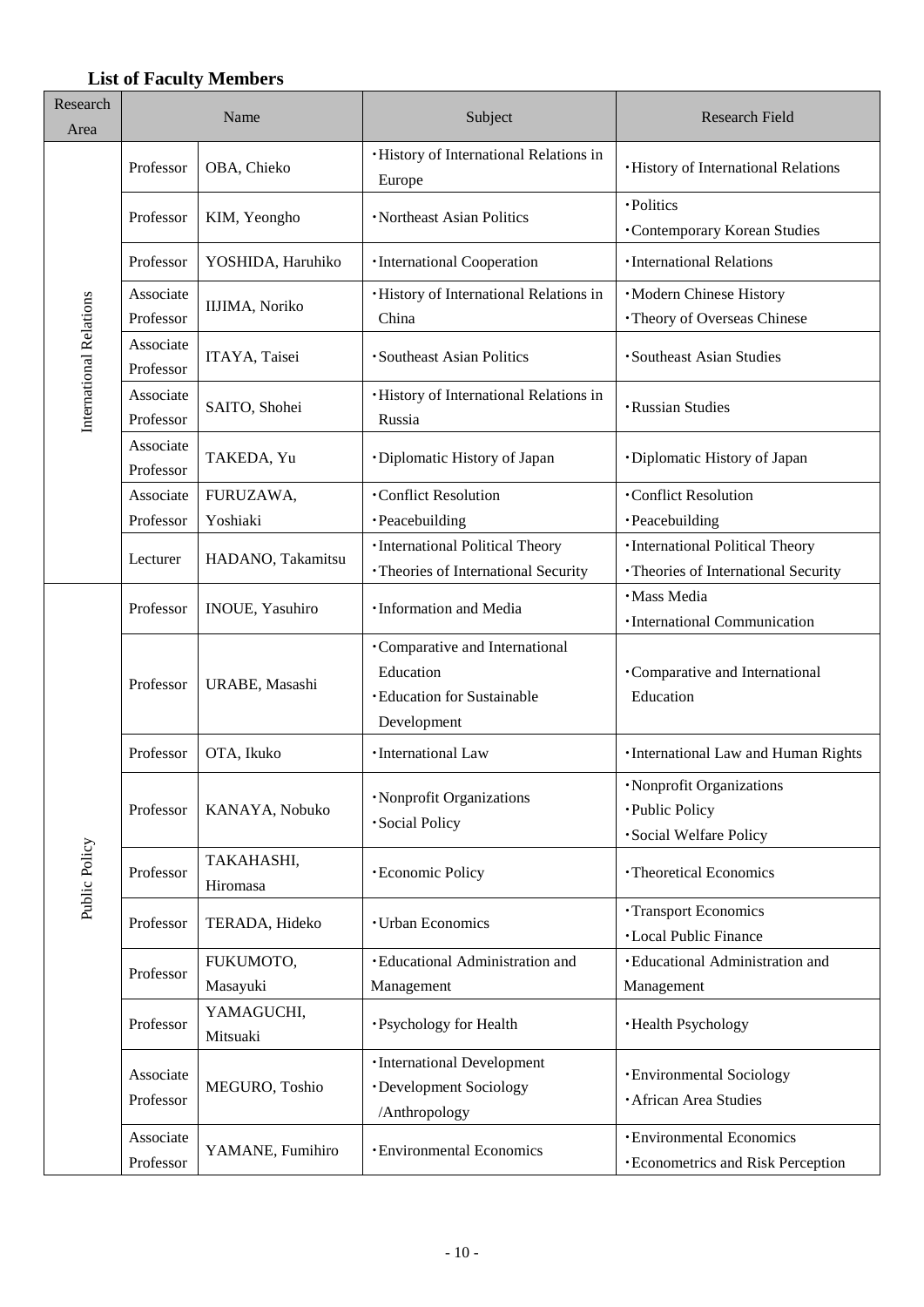| Research<br>Area           | Name                   |                      | Subject                             | <b>Research Field</b>                  |
|----------------------------|------------------------|----------------------|-------------------------------------|----------------------------------------|
|                            | Professor              | LEE, Jaeho           | · International Management          | ·International Management              |
|                            |                        |                      |                                     | ·Supply Chain Management               |
|                            | Associate              | ARIF, Nurhaizal Azam |                                     | · Multinational Enterprises            |
|                            | Professor              |                      | ·Multinational Enterprises          | · International Business               |
|                            | Associate              | IDEYOSHI, Masayoshi  | · Accounting                        | · Accounting                           |
|                            | Professor              |                      |                                     | ·International Accounting              |
| <b>Business Management</b> | Associate              | KITA, Tsutomu        | ·Public Sector Accounting           | · Financial Management                 |
|                            | Professor              |                      |                                     | ·Public Sector Accounting              |
|                            | Associate              | TAKAKU, Kenya        | · International Finance             | ·International Finance                 |
|                            | Professor              |                      |                                     | · International Macroeconomics         |
|                            | Associate              |                      |                                     | • Private International Law            |
|                            | Professor              | TERAI, Risa          | <b>·International Commerce</b>      | · International Business Law           |
|                            |                        |                      |                                     | ·International Company Law             |
|                            | Associate              | LI, Ling             | · Marketing                         | ·International Marketing               |
|                            | Professor              |                      |                                     | <b>Global Brand Studies</b>            |
|                            | Lecturer               | YAMASAKI, Masao      | <b>·Human Resource Management</b>   | <b>·Human Resource Management</b>      |
|                            |                        |                      | <b>·Organization Management</b>     | <b>·Organization Management</b>        |
|                            | Professor              | WÖHR, Ulrike         | <b>Gender Studies</b>               | <b>·Gender History of Modern Japan</b> |
|                            | Professor              | TAGAWA, Gen          | <b>African Society</b>              | <b>Cultural Anthropology</b>           |
|                            |                        |                      | · African Culture                   |                                        |
|                            | Professor              | YUASA, Masae         | ·Sociology                          | ·Sociology                             |
|                            | Associate              | UEO, Masamichi       | •Contemporary Philosophy            | ·Philosophy                            |
|                            | Professor              |                      |                                     |                                        |
| Socio-Cultural Studies     | Associate              | TANAMI, Aoe          | ·Islamic Society in the Middle East | • Middle Eastern Studies               |
|                            | Professor              |                      |                                     | · Arab Society and Culture             |
|                            | Associate              | YAMAGUCHI, Eri       | · Japanese Cultural History         | · Ancient Japanese History             |
|                            | Professor              |                      |                                     | <b>·Global Japanese Studies</b>        |
|                            | Associate<br>Professor | YOSHIE, Takafumi     | <b>·Latin American Culture</b>      | · Anthropology                         |